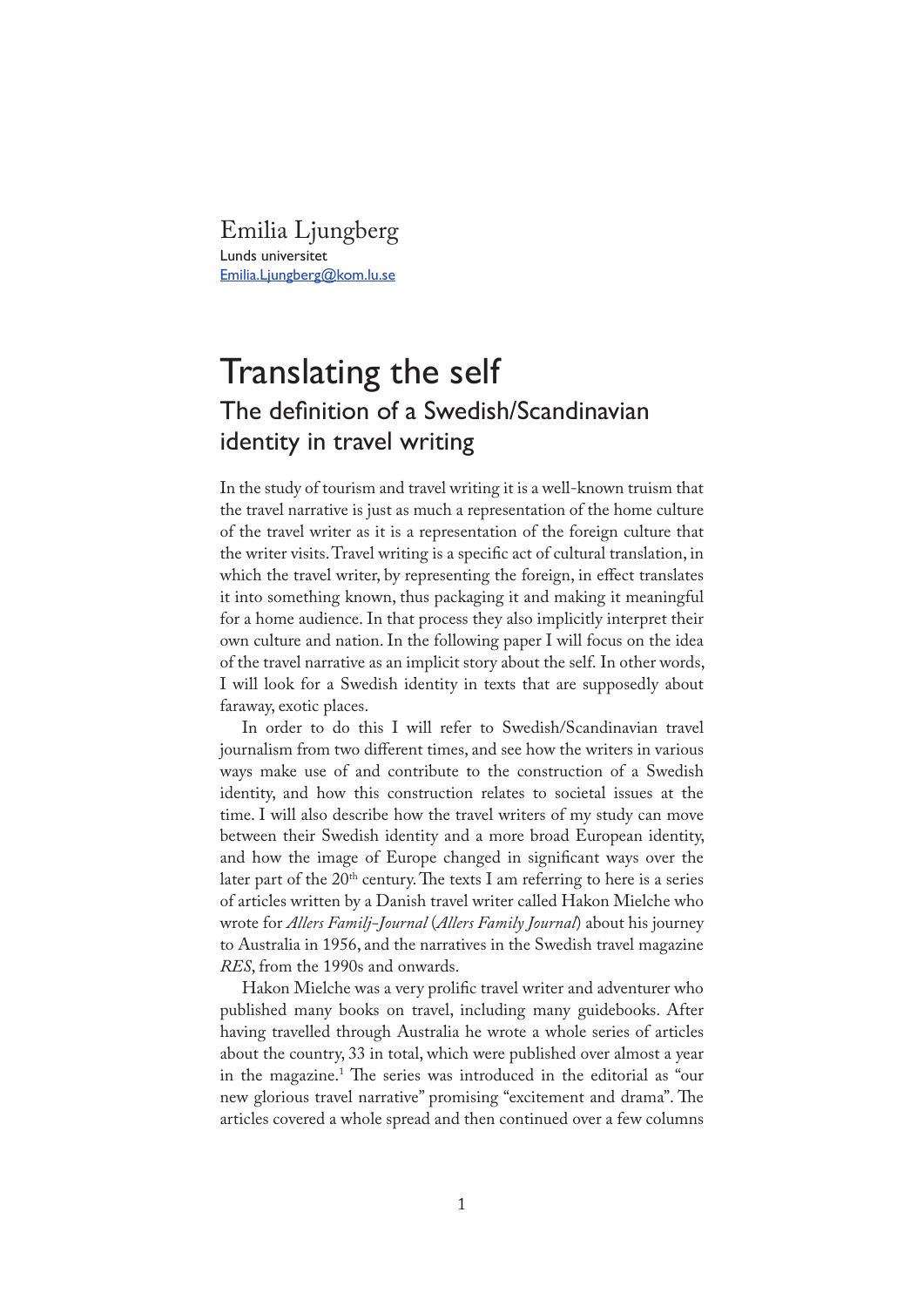further into the magazine. The layout was often colourful with large pictures. *Allers Family Journal* contained stories about exotic faraway places already in 1879 when the magazine was first published (as *Illustrated Family Journal*). In the mid-1950s the magazine carried a proliferation of stories about travel but Mielche's series of articles about Australia was the longest running travel narrative at that time.

�e articles about Australia were educational, as well as of course entertaining, the purpose was to present unknown facts about a faraway country rather than to present a possible tourist destination. The topics ranged from Australian history, colonial history, wildlife, the fate of the aboriginals, the outlay of the cities, and the process of immigration, just to mention a few. Although 11 years had passed since the end of the Second World War, Mielche started the very first article by evoking the horrors of war and the plight of the refugees. He traveled to Australia on a boat filled with immigrants and the underlying theme of his articles was his journey from a tired and wounded Europe.

�e main thesis in Mielche's text is that Australia was the future, and this was put forward in a constant catchphrase reading "Olympialand: den nyaste världen" (Olympialand: the newest of worlds). Australia was the future in the sense that it was a new home for the European postwar emigrants. It was also the future because it was a vast continent that could still be discovered, when the rest of the world was already mapped and explored. Mielche wrote in a time of decolonization, which was discussed explicitly in the text. Mielche concluded that the days of the heroic white man were over, in the old colonies of Africa and Asia. He wrote "the Gold Coast has gained its independence. South Africa is causing trouble, and there is also trouble in Kenya and Cypress. Hong Kong is no longer what it used to be." But, he argued, in Australia there was still much to explore.

In Australia, the white man could show that he was still hardworking and strong. Mielche projected his colonial nostalgia onto the continent and Australia was thus a place for European history but paradoxically it was also a place for a European future. It was the future because it was still "undiscovered" but also by being an ideal post-war nation defined by antiracist multiculturalism, and a rational, ordered immigration process. For Mielche, Australia represented a future that was not just its own but also that of the Western world in general. He wrote that the (European) immigrants, together with the (white) Australians would create a new "race" (quotation marks in original). This new "race", he claimed, will perhaps "despise tradition in the typical relaxed Australian manner, display the sense of precision and technology typical of the Germanic nations and the light, musical sensibility of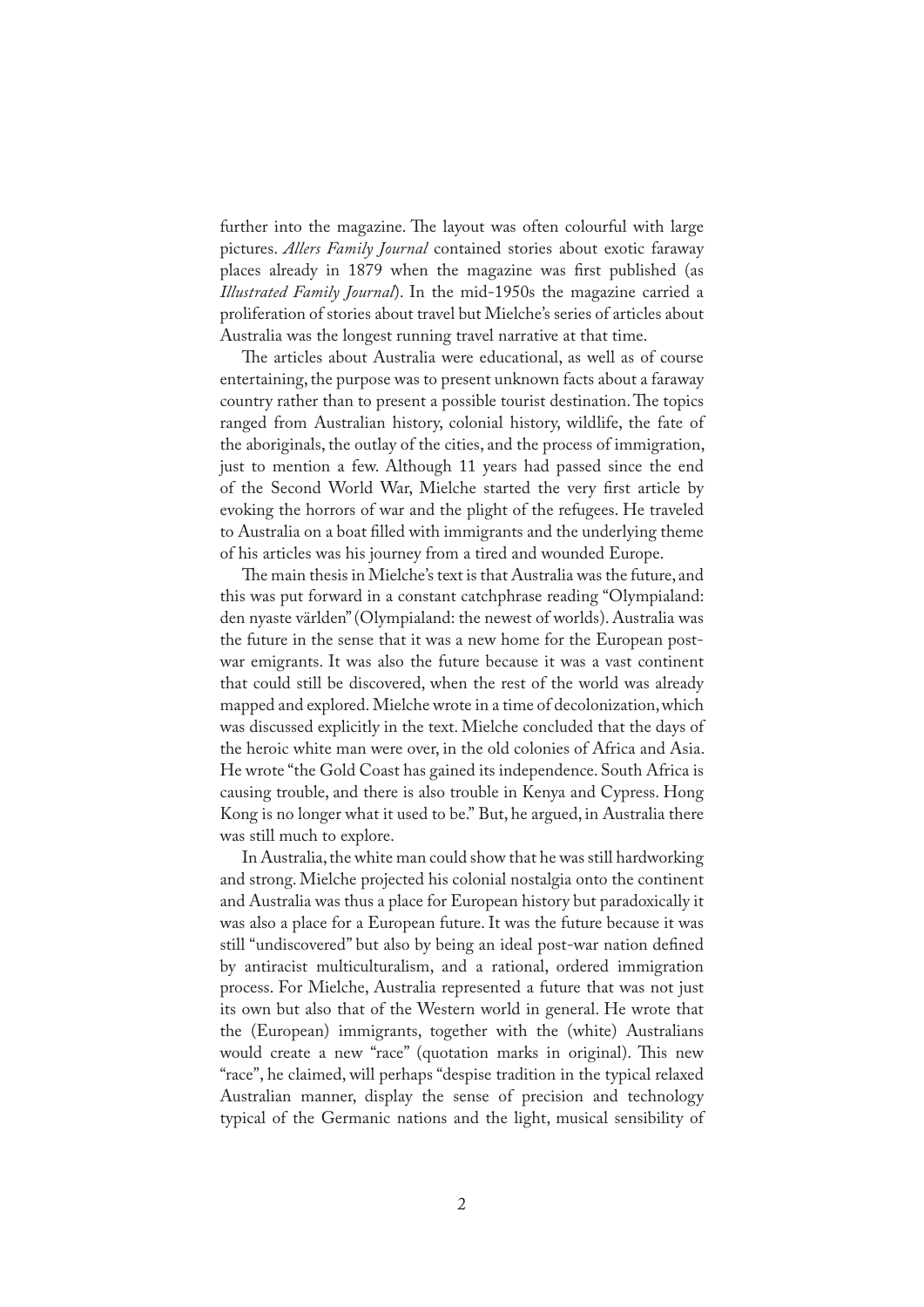the southern Europeans". The crisis of Europe, brought on by war and decolonization, meant that the future had to be located somewhere else and together, Mielche imagined, European immigrants would create an ideal Western nation in Australia.

Australia functioned as an ideal Europe, to such an extent that it was almost needless to deal with a real Europe. When writing about the lives of the immigrants in Australia, Mielche was silent about the realities of immigration in Sweden, even though he encountered the same European nationalities in Australia that also moved to Sweden during the 1950s, for example Greeks and Italians. The only time he concerned himself directly with Sweden was when he wrote about specific Swedish immigrants, all of whom were dead at the time.

Sweden was instead implicitly present when Mielche described the immigration process. He was very involved in the fate of the immigrants, he traveled with them on the boat from Italy to Australia, and he also devoted a whole article to the process of assimilation into their new country. Immediately upon arrival they were taught English by patient teachers, Australian labour unions carefully monitored their work conditions and social services were available to them, all according to the laws. The immigrants were grateful, hardworking and happy in their new homeland, and in a way they were ideal citizens. Mielche's description of the process of assimilation was a very positive image of a well-organized process, mimicking contemporary Swedish ideals of an orderly and generous welfare state that took good care of its citizens.

Mielche's ideas about Australia were born out of the crisis of Europe, a crisis brought on by the Second World War but also by the end of colonialism. Australia could redeem that, and the myth of an imperial Europe and the West could continue. Significantly, Mielche was able to imagine a continuation of the West as the undisputable leader of the world. In the mid-1950s it was still possible to defend an ideology of European/Western supremacy, even though Mielche paradoxically mixed his ethnocentrism and colonial nostalgia with antiracism and ideals of multiculturalism. About 50 years later it was no longer possible to argue for a continuation of this myth of Europe, or even the West, as superior, which I will show in my analysis of texts published in the travel magazine *RES* during the late 1990s and early 21<sup>st</sup> century.

The magazine of my study was started in 1981 under the name of *Resguide* (*Travel Guide*) and was the first of its kind in Sweden. The name was changed to *RES* in 1994, and the magazine is currently published with 6 issues per year. In an analysis of these texts it is clear that Europe is in a crisis in a fundamentally different way compared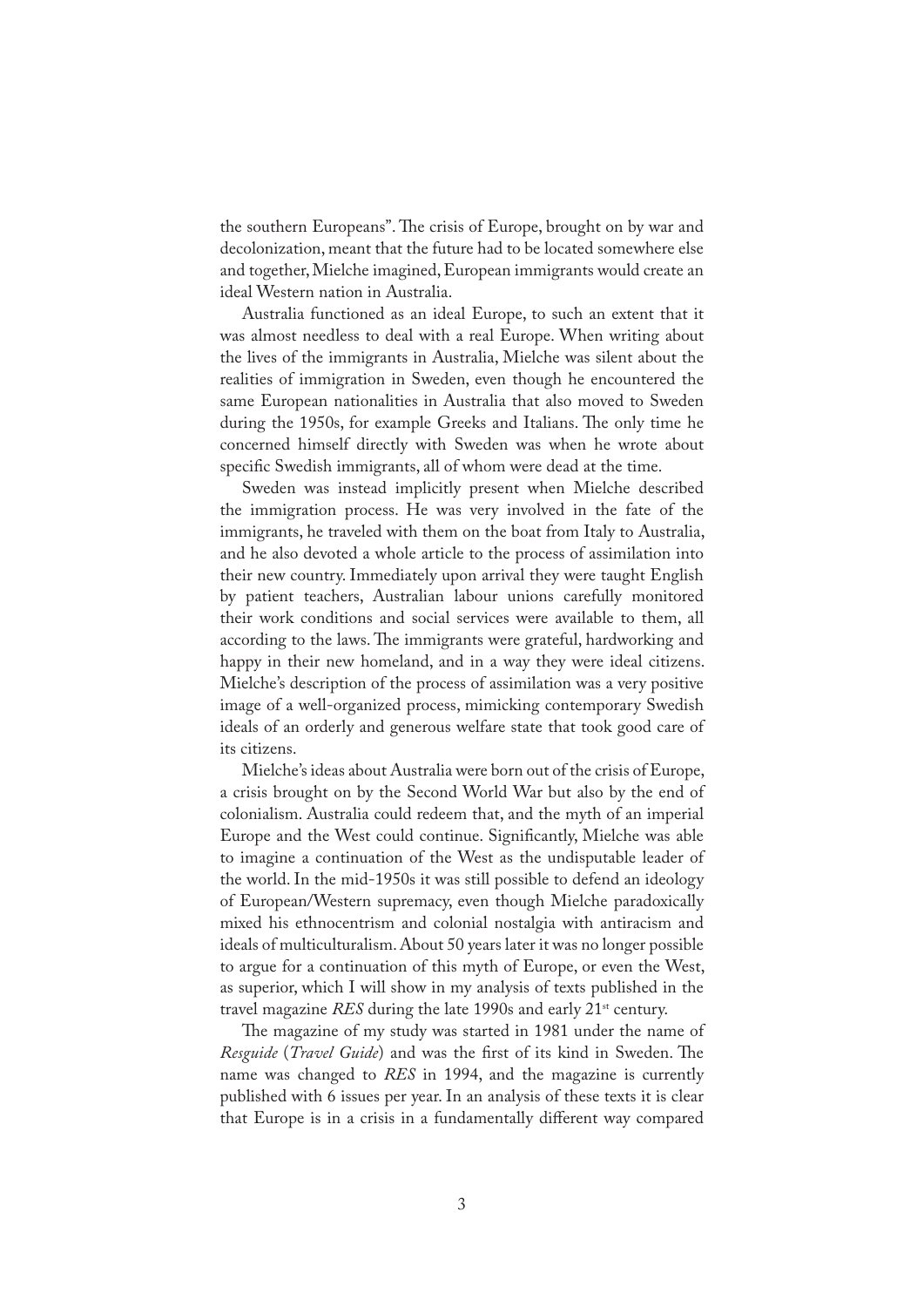to the crisis described by Mielche, and that this late 20<sup>th</sup> century crisis is mainly a response to globalization and especially the rise of Asia in the world economy. As a response to these developments a European identity becomes a problem, because Europe is perceived as being left behind in a way that it has not been before.<sup>2</sup>

In the 1970s, Japan became an economic power to rival that of the US. This was an important event since it was the first time in modernity that a non-western power aspired to such prominence and it put into question the role of the West as the undisputable site of modernity. The response was a vilification of Japan, not least in European travel writing, that largely focused on Japanese modernity as somehow faulty and even perverse.<sup>3</sup> Since the early 1990s however the Japanese economy has slowed down. Attention was shifted to the so called Asian tigers (Singapore, Taiwan, Hong Kong and South Korea). Around the turn of the millennium it was instead China that came into focus, but no matter which country or region that is in focus the image of the West is fundamentally challenged.

This development and subsequent European crisis is reflected in *RES*. The writers are awestruck by what they see in the Asian metropolises but it is also undeniably disquieting for them. In short, places associated with the economic success of Asia, such as Hong Kong, Bangkok, Shanghai, Tokyo and Taipei, are described through references to mushrooming skyscrapers and hurried business men. The main image is often a busy street and other popular themes in the photographic representation of these cities are traffic jams, skytrains and crowds. Interestingly, the crowds are reinterpreted to be a sign of efficiency and progress while historically in European travel writing crowds in Asian countries have been interpreted negatively as a symbol of chaos and backwardness. The crowds become a metaphor or even an embodiment of the economy moving forward.

Despite the downturn in the Japanese economy Tokyo remains the very symbol of a new Asia. In a text about Tokyo from June 1999, one of the writers, Johan Lindskog (who later becomes the editor in chief ) describes Tokyo as the future and marvels over the intensity and commercialism of the city in which "everything is being sold, all of the time. Tokyo never takes a break."<sup>4</sup> The intensity and production of Tokyo is the cause of inferiority for the European traveller. He writes "suddenly it is I who am old, conservative, left behind. My money has no value. My knowledge is not sought after. I am merely a relic from a world that they don't care about. Nobody wants me. They just look at me and then they return to their lives, their production, their superiority. It is a very unfamiliar experience for a middle-class European."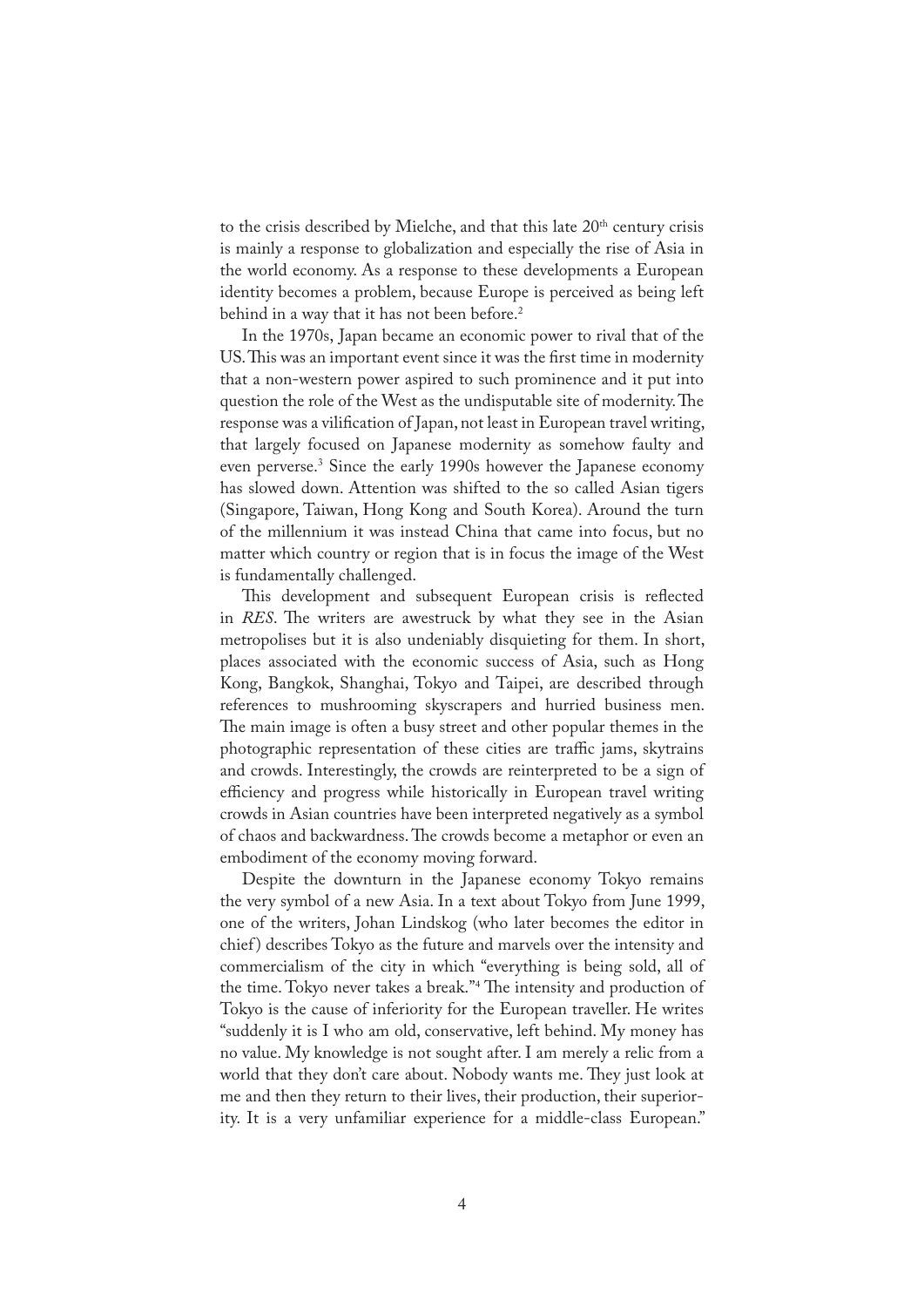Lindskog also compares his arrival in Tokyo to the experience of the Swedish emigrants arriving in the US. In this article the writer can define himself both as European and Swedish, and both identities are fraught with inferiority in the encounter with the Asian megalopolis.

To some extent contemporary travel writing constructs a cosmopolitan traveller, which implies that nationality is downplayed and supposedly emptied of meaning. In *RES*, nationality is rarely explicitly mentioned but at the same time the home culture of the writers is of course always the implicit norm against which they measure the foreign. This home can be defined as Sweden, Europe or the West, and the identity of the writers can shift between being Swedish and being European or Western, depending on the context. The Swedish identity carries slightly different connotations than the broader European identity, and the Swedishness of the writers can be used to further clarify the contrasts between the West and Asia.

In an article about Hong Kong from 1994, the writer, Agneta Engqvist, refers explicitly to her nationality to argue that few others than Swedes react strongly to the extreme polarization of rich and poor in Hong Kong.5 Sweden is also implicitly present as a comparison when she writes that in Hong Kong "there is no social security, but neither are there any significant taxes." Hong Kong becomes the opposite of the writer's country of origin where the negative aspects of capitalism are supposedly cushioned by the political system and by the supposed solidarity felt by the inhabitants. The Chinese are instead impressed by "the three M's: money, Mercedes and mobile phones." Sweden is here implicitly and explicitly portrayed as a land of social justice and equality in comparison to the glaring inequality of Hong Kong, the contrast would have been less clear if the writer had referred to a European identity.

This comparison between Asian injustice and Swedish ideals of equality can also be applied to gender roles, most notably in texts about Japan and Tokyo. In his article about Tokyo from June 1999, Lindskog and his girlfriend have a discussion with a young Japanese woman who is called Yumiko: "Yumiko is confounded over the fact that a man knows how to use a vacuum cleaner. At first she thinks that Anika [the writer's girlfriend] is lying. But Anika tells her that I iron as well. And do the dishes. And the laundry. Yumiko looks at us with bewildered eyes. She can't believe that it's true. Really? Then she looks at me. – But what about you? Your pride?" The writer also deplores what he calls the "Lolita porn-style" of Japanese teenagers.

Lindskog's article about Tokyo exemplifies how the foreign destination can be used to enhance an image of the self and of a specific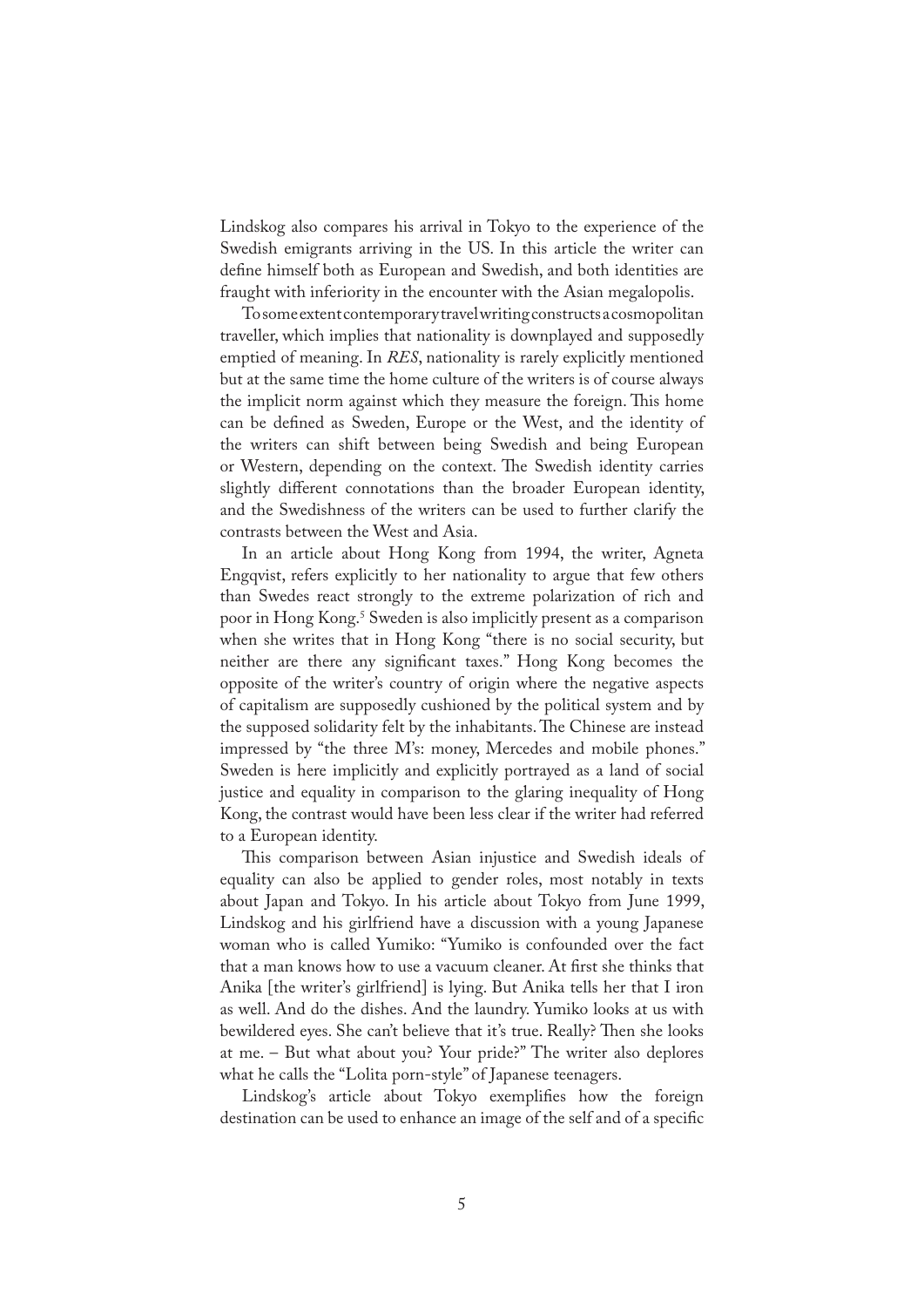Swedishness that becomes clear in comparison with the foreign. In *RES* a specific Swedish identity is connected to ideals about equality and is ultimately associated with innocence. The writers can withdraw from their Europeanness in order to claim a more innocent Swedish position when this is desired. Agneta Engqvist, who wrote about Hong Kong in the mid 1990s, claims that she is sometimes "the target for Chinese coolness or peevishness", despite the fact that she "has nothing to do with the British manner of superiority". Being Swedish becomes an innocent and neutral position in relation to the Chinese and the British.

A similar position is claimed by Mårten Blomkvist in his article about Hong Kong, published in January/February 1997.6 The article is written only a few months before the so called British handover of Hong Kong to China, which took place on the  $1<sup>st</sup>$  of July that year, and Blomkvist jokingly interrogates into his own feelings about the demise of the British Empire, which implicitly represents European superiority in general. Blomkvist can take a European viewpoint and construct a European "we" in relation to the "them" of Hong Kong. He writes for example "In Europe we have a tendency to regard houses as being fairly stable. We think that it's a complex business to build them, contemplate it carefully before we get to it, and imagine that the result will stand for decennia to come". He then argues that in Hong Kong this is not the case. He is also writing from the perspective of a European in his constant evoking of the British Empire, when he is uncertain about whether he can express nostalgic sentiments about the era of colonialism or not. Even when Blomkvist ridicules sentimental attitudes to the British Empire, the colonial world that is rapidly disappearing is somehow familiar in contrast to the new global Hong Kong of booming capitalism and gleaming skyscrapers.

But at the same time, Blomkvist is not British and can therefore without much effort distance himself from the Empire when needed. Just as for Engqvist, the innocent nature of the Swedish gaze allows for Blomkvist to withdraw from any problematic aspects of a European heritage of colonialism by emphasising that this is more specifically a British heritage. Hence, the nationality of the writers in *RES* is used to argue for a position of high morals. Furthermore, it is often used to mark a clearer distance to Asia than what can be done with a European identity.

Returning to the example of Hakon Mielche, he writes from the perspective of a European, concerned with the future of Europe but he can also claim a Scandinavian identity when he comments on the behaviour of other nationalities, for example the prudish Anglo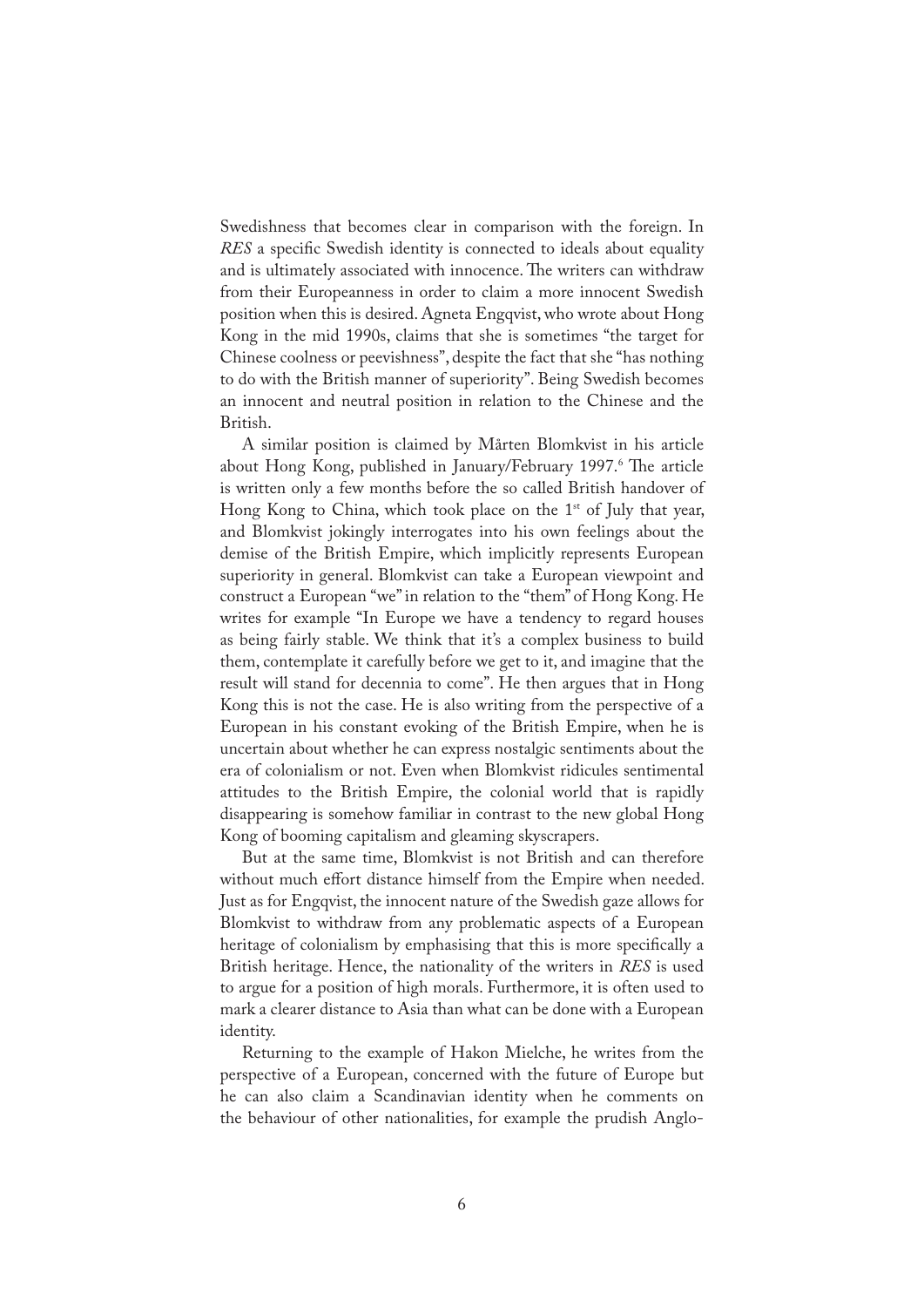Saxons and the passionate Italians who are unable to control their emotions. His Scandinavian identity is then a supposedly neutral platform, a position of power, from which he could describe the immigrants who originated from other parts of Europe. Mielche did not use a Swedish or Scandinavian identity to hide from problematic notions of being European. Mielche was able to depict the colonial era as a time of European glory and it is clear that this glory was pan-European; the Swedish readers could take pride in it. Comparing the texts from 1956 with those from the 1990s and onwards there is a clear difference in the idea of Europe, the myth of Europe is in a much deeper crisis at the end of the  $20<sup>th</sup>$  century than in the middle of that century.

Travel writing is often imagined as a form of appropriation in textual form, and as being intimately connected to the colonial project, not least since Edward Said's theories about the role of colonial travelogues in his pivotal book *Orientalism* from 1978. The actual process of colonialism in itself is a form of violent reinterpretation of a territory. As an example, European colonial powers often tried their best to recreate their homelands in the exotic colonies.

For Mielche it is possible to appropriate Australia textually and imagine it as a new Europe, in his interpretation of the foreign it becomes completely domesticated, which of course is facilitated by the history of British colonialism as well as contemporary European immigration to the continent. Sweden is not mentioned explicitly more than a few times but it is present through Swedish ideals of a rational and ordered society, especially when Mielche describes the efficient and organized immigration process. For the writers of *RES* this appropriation of the foreign is not possible. The foreign can no longer be made known and appropriated in such a casual manner, and an important reason for this is the changed role of Europe, which is especially obvious in articles about global cities in East Asian. Instead of conquering the foreign territory the writers are engulfed by the megalopolis. For the late 20th century travel writers of *RES*, a European identity is sometimes problematic and they occasionally use their Swedish identity to escape from a history of European imperialism but also in order to create a clear difference between their own culture and what they experience in Asia.